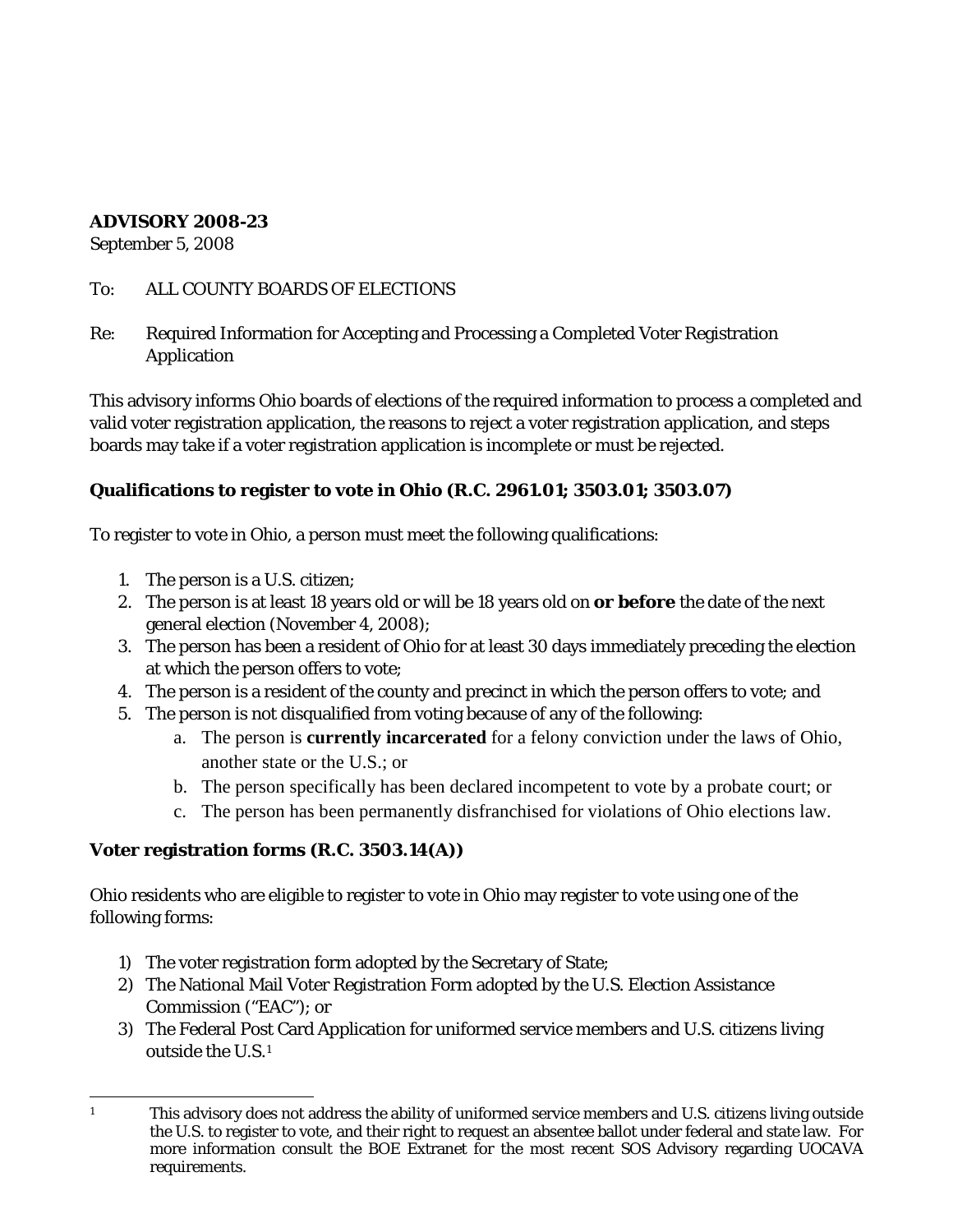Please be aware that individuals and organizations conducting voter registration activities in Ohio may be using voter registration forms other than the forms adopted by the Secretary of State and the EAC. Ohio boards of elections **must accept** any voter registration form that meets the requirements of Ohio and federal law, and that contains the required information for a person to register to vote in Ohio.

## **Required information for voter registration forms in Ohio (R.C. 3503.08; 3503.14; 3503.28 & 42 U.S.C. 1973gg-3)**

A voter registration form must contain **all of the following information** to be valid under Ohio law:

- 1. The applicant's name;
- 2. The applicant's address;
- 3. The current date;
- 4. The applicant's date of birth;
- 5. **One or more** of the following forms of identification:
	- a. The applicant's driver's license number (NOTE Ohio driver's licenses contain a license number on the left side of the license in the middle of the column under the heading "LICENSE NO." The license number starts with two letters and is followed by six numbers. For example "AA111111." The number printed above the picture on a driver's license is NOT the driver's license number.);
	- b. The last four digits of the applicant's Social Security number; or
	- c. A copy of a current and valid photo identification, a copy of a military identification,<sup>[2](#page-1-0)</sup> or a copy of a current utility bill, bank statement, government check, paycheck, or other government document that shows the applicant's name and address; however, the government document cannot be a notice of registration or a notice of election mailed by a board of elections;
- 6. The **applicant's signature**. [3](#page-1-1)

In addition to Ohio's requirements, a voter registration form must also include **all of the following information** to be valid under federal law:

- 1. A statement of the eligibility requirements to register to vote;
- 2. An attestation that the applicant meets the eligibility requirements to register to vote (the applicant is a U.S. citizen, will be 18 years old on or before the date of the general election, and the applicant will have lived in Ohio for 30 days prior to the election); and
- 3. The signature of the applicant is made under penalty of perjury (election falsification under Ohio law).

<span id="page-1-0"></span> $\overline{a}$ <sup>2</sup> H.B. 562, effective September 23, 2008, removes the requirement that a military ID must contain an applicant's name and current address.

<span id="page-1-1"></span><sup>&</sup>lt;sup>3</sup> Under R.C. 3503.14(C) & 3501.382, applicants who are disabled and who are unable to sign their name may sign with an "X," have someone attest that the applicant indicated a desire to register to vote, or file a power of attorney with the board of elections designating an attorney in fact to sign the applicant's name.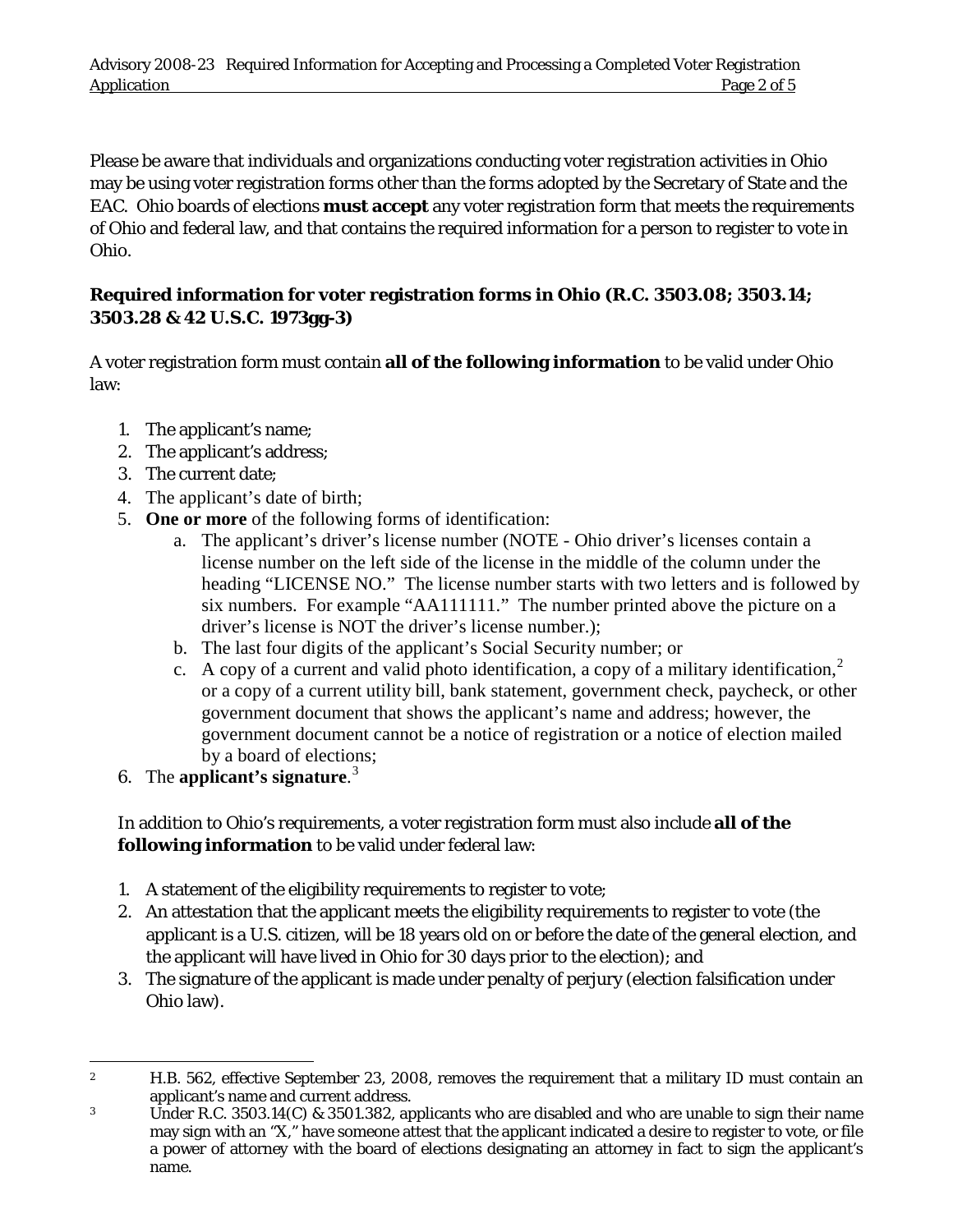#### **Reasons for rejecting a voter registration application**

Boards of elections generally should accept and process voter registration applications that are complete and that appear on the face of the document to be valid. However, boards of elections may not process a voter registration application or register a person to vote in Ohio if the application is incomplete or invalid. The primary reasons for a board of elections to reject a voter registration application as invalid are:

- 1. The **person attempting to register to vote** did not provide all of the information required by law to register to vote;
- 2. The **voter registration form** used by the person attempting to register to vote did not contain all of the information required by law; or
- 3. The information provided on the form by the person attempting to register to vote demonstrates that the person is **not eligible** to register to vote in Ohio.

## **Procedure for handling incomplete voter registration applications**

If a board of elections receives a voter registration application that is incomplete because it does not contain the required information (listed above) or it does not contain sufficient information to determine whether the applicant is eligible to register to vote in the county, the board may contact the applicant and request that the applicant submit a new voter registration application.

If the board adopts a policy to contact applicants who submit incomplete voter registration applications, then the policy should be written and must be applied fairly and uniformly to all voter registration applicants.

If the board decides to contact the applicant to inform the applicant that his or her voter registration application was incomplete and could not be processed, then the board may send a letter to the applicant at the address listed on the voter registration form or use the Secretary of State's Acknowledgement Form (Form 10-J). The board should explain the reason that the application was incomplete. The board may provide a **copy** of the voter registration application that was submitted by the applicant with the missing information highlighted. **However, the board may not return the original, incomplete voter registration application to the applicant because the original application is a public record and must be kept at the board of elections.** 

The board should include a blank voter registration application for the applicant to complete and submit. The board policy may include instructions to board staff to fill in the voter registration application with the information that was previously submitted by the applicant, drawing attention to the space where the missing information needs to be provided and the signature space. The board should instruct the applicant to complete the missing information on the new voter registration application, sign the new voter registration application, and return the completed and signed new voter registration application to the board of elections. The board should not instruct the applicant merely to fill in the missing information on the photocopy of the original voter registration application because an original signature is required for the voter registration application to be valid.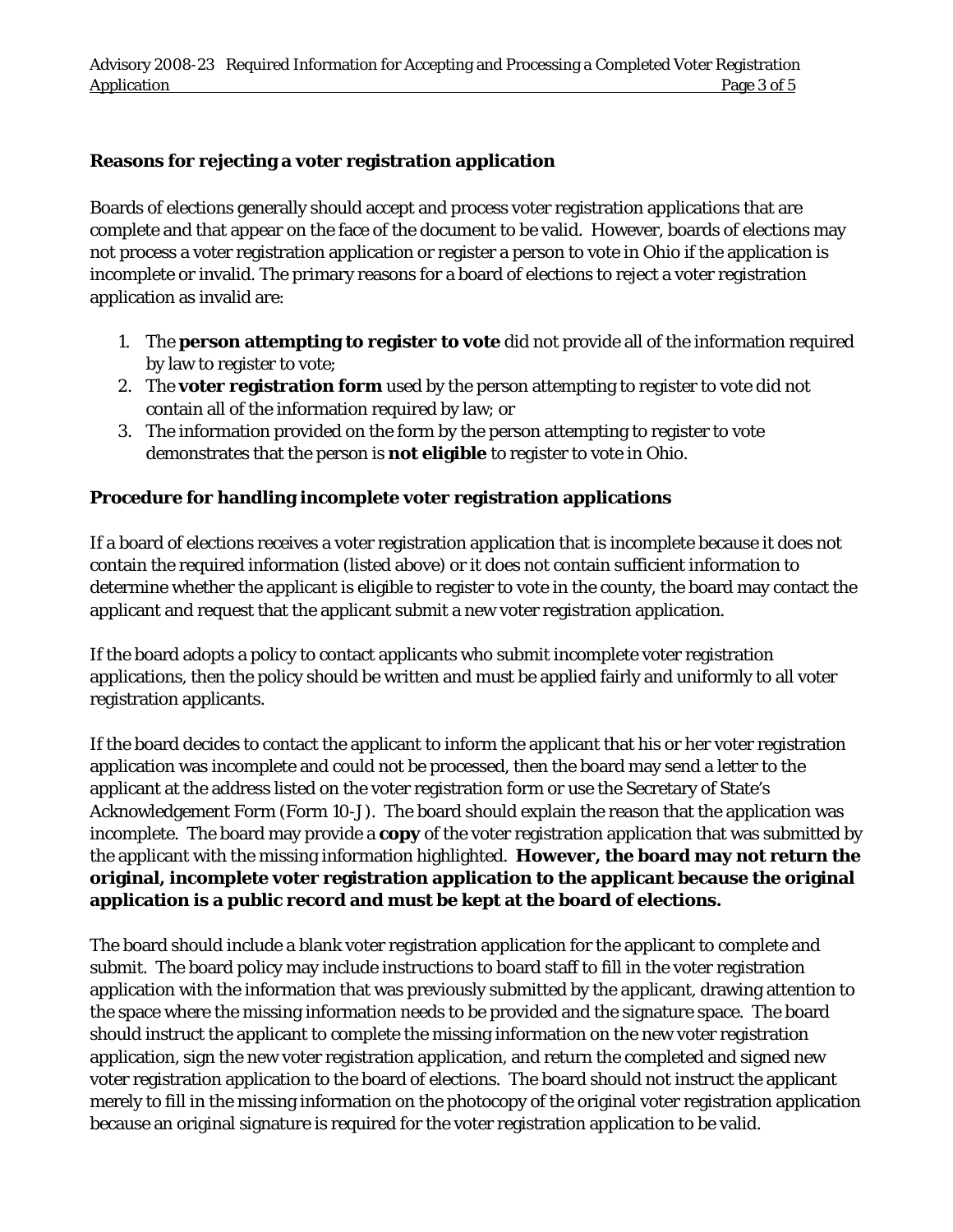## **Procedure for handling voter registration applications that are invalid due to the use of a form that does not meet the requirements of Ohio and federal law**

If an applicant submits a voter registration application (whether complete or incomplete) that is invalid because the form does not meet the requirements of Ohio and federal law (listed above), the board may contact the applicant and request that the applicant submit a new voter registration application.

The board should adopt a written policy similar to the board's policy for incomplete voter registration applications that is applied fairly and uniformly to all applicants.

The board should send the applicant a letter explaining that the form was invalid and provide a new voter registration application for the applicant to complete, sign, and return to the board of elections. As with incomplete voter registration applications, the board's policy may instruct staff to transfer the information from the invalid voter registration application form to the new voter registration application. The board should instruct the applicant to sign the completed voter registration application and return it to the board.

A board may not return an original, invalid voter registration form to an applicant, because the original application is a public record and must be kept at the board of elections.

## **Procedure for handling voter registration applications that are invalid because the applicant does not appear to be eligible to register to vote in Ohio**

If a board of elections receives a voter registration application for an applicant who appears from the information submitted to be ineligible to register to vote in Ohio, then the board should contact the applicant to explain that his or her voter registration application was rejected and the reason why the application was determined to be invalid.

An applicant must be eligible to register to vote in Ohio for the voter registration application to be processed. The qualifications to register to vote in Ohio are listed above. Examples of ineligible applicants include persons who will not be 18 years old on or before the date of the general election, persons who do not appear to be Ohio residents, and persons who are not U.S. citizens.

The board should adopt a written policy similar to the board's policy for incomplete voter registration applications that is applied fairly and uniformly to all applicants.

The board's policy may include sending the applicant a new voter registration application and providing the applicant with the opportunity to explain to the board why the applicant may be eligible to vote in Ohio. In some instances, the board of elections may choose to hold a hearing in the matter to provide the applicant with due process of law.

Again, a board may not return an original, invalid voter registration application to an applicant because the original application is a public record and must be kept at the board of elections.